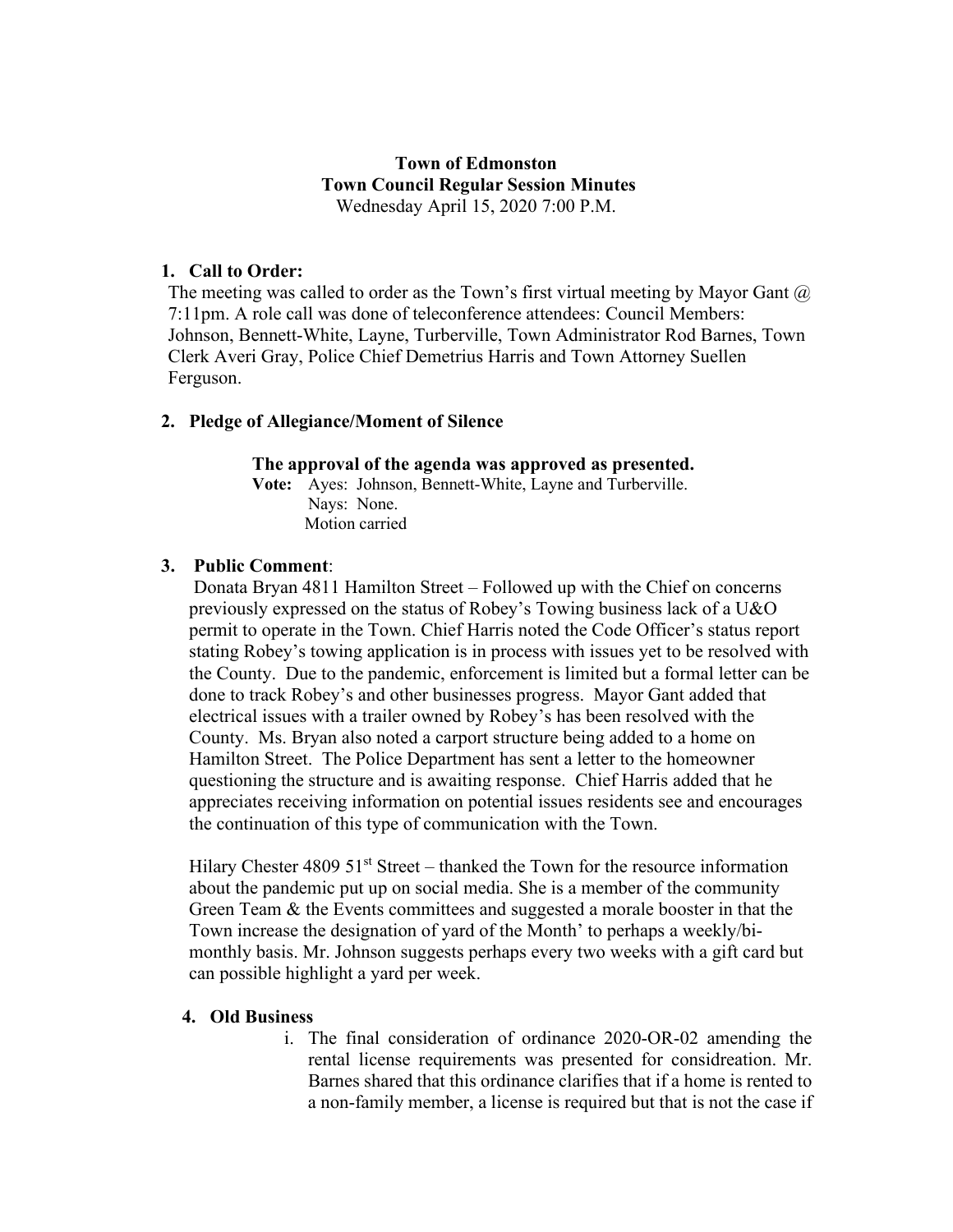the owner lives in the home and rents to a family member. Council Member Turberville moved to approve and Council Member Johnson seconded to approve the final consideration of ordinance 2020-OR-02.

- **Vote:** Ayes: Johnson, Bennett-White, Layne and Turberville. Nays: None. Motion carried
- ii. The final consideration of ordinance 2020-OR-03 creating a vacant property registration process was presented for consideration. Mr. Barnes indicated that this process was never codified in the Code making sure vacant properties are registered at a cost of \$300 annually. Council Member White asked how this is enforced. Mr. Barnes indicted the code office can obtain the record and property owner information from the County records. The owner is than notified via mail.

Council Member Turberville moved to approve and Council Member Bennett-White seconded the final consideration of ordinance 2020-OR-03.

**Vote:** Ayes: Johnson, Bennett-White, Layne and Turberville. Nays: None. Motion carried

# **5. Public Hearing**

- **a.** Open a Public Hearing
	- **1.** Presentation of the FY20-21 annual budget.
	- 2. Public Comment
	- ii. The introduction of Ordinance 2020-OR-04 presenting the proposed FY20-21 annual budget was presented.

Town Administrator Rod Barnes gave an overview of the proposed FY20-21 annual budget. He indicated a Reader's Guide was created as a guide and provides information on budget terms, tax rates, valuation, department management, operational and strategic plans, staffing and organization chart and the proposed budget of \$2,444,861. A copy of this guide is on the Town website and available by paper once the Town opens again. Mr. Barnes highlighted upcoming projects noting that due to the pandemic costs for areas such as events will decrease, as will income from the rental of the Edmonston recreation center. Also, some construction projects like the  $2<sup>nd</sup>$  phase of the Decatur may be deferred to later in the FY20-21 fiscal year as other revenues such as the receipt of taxes are delayed due to State extensions being provided. Mr. Barnes wants to avoid having to use any reserve funds which are at \$630,166. Strategic planning was stressed by Council and a grant was found to apply for that would support those efforts from the MD Department of Planning and Zoning. We will submit a proposal for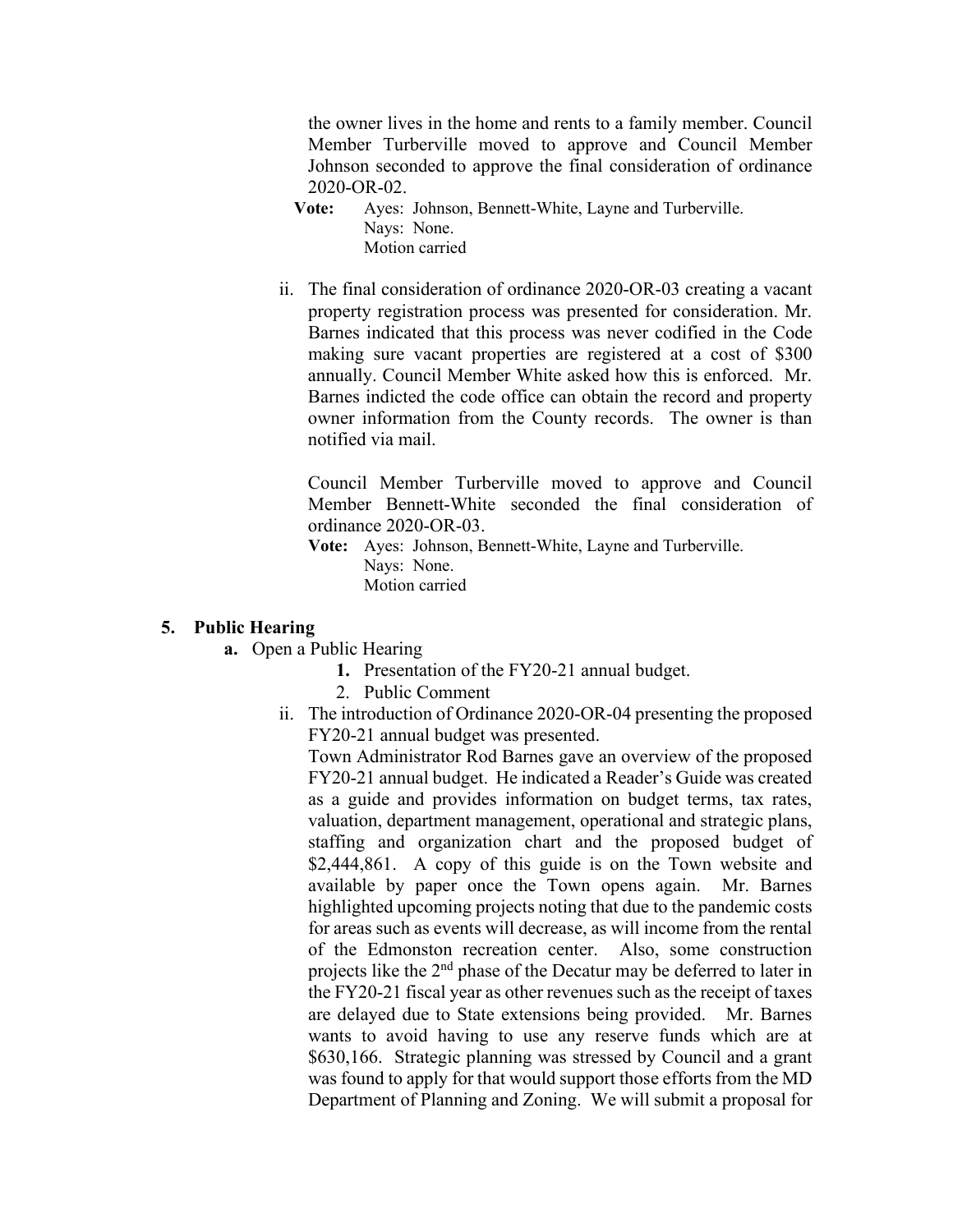strategic planning support for FY 20-21 and in FY23 Park and Planning will update the Port Towns sector plan. Mr. Barnes indicated he left 10K in the budget for matching funds or if we go a different route using the University of Maryland. Because of the pandemic, the 3% cost of living raise included in the budget will potentially be held off until later this year. We'll keep vacant the slot for another officer and reassess later in the year. Council Member Turberville asked about the conferences and seminars budget given the situation that could develop with any shortfall in revenues lost elsewhere. She asked if the Town can consider a program to help residents in financial hardship situations. Mr. Barnes indicated this item will remain in the budget should conferences occur. Revenue areas such as Red Light cameras expected to increase but there will be decreases in Rec Center rentals, tax revenue will be slow to arrive so the Town is moving forward in a conservative manner. mentioned that typically there are budgeted items that move from the end of one fiscal year in June to another and about \$400,000 will carryover this year. He also suggested that Council could look into creating a stimulus plan for either this or next year for possible FEMA reimbursement to help residents experiencing financial difficulties. Mayor Gant wants to see what the County will offer to municipalities help with financial relief efforts using organizations such as PGCMA, etc. to advocate for financial support.

Chief Harris presented the Police Department budget and referred to his strategic plan as a guide. The department is interested in selling of one or two vehicles. Supply requests have increased as we update equipment and add more training to invest into employees thus improving retention. He is still auditing vendors to find cost savings. Council Member Layne asked about vehicle assignments of car purchases noted in the Police Department budget and asked if budget amendments should be made now given the pandemic. Chief Harris has not made vehicle assignments but Sergeant Young and Officer Torres will most likely get them. Chief Harris noted the promotion fund will not likely happen this year and regarding the Red Light Camera, projections are made based on better monitoring so these areas should meet or surpass what is budgeted. Chief indicated that potential savings can be found as the department evaluates all of their vendor processes. Mr. Barnes will provide budget amendments for the current year at the next meeting. He suggested July or August as a time frame to propose an amendment for next years' budget.

Council Member Bennett-White questioned the salary and title of the new hired police officer and are we able to hire another officer as a result. Chief Harris met with Captain Sullivan and Sergeant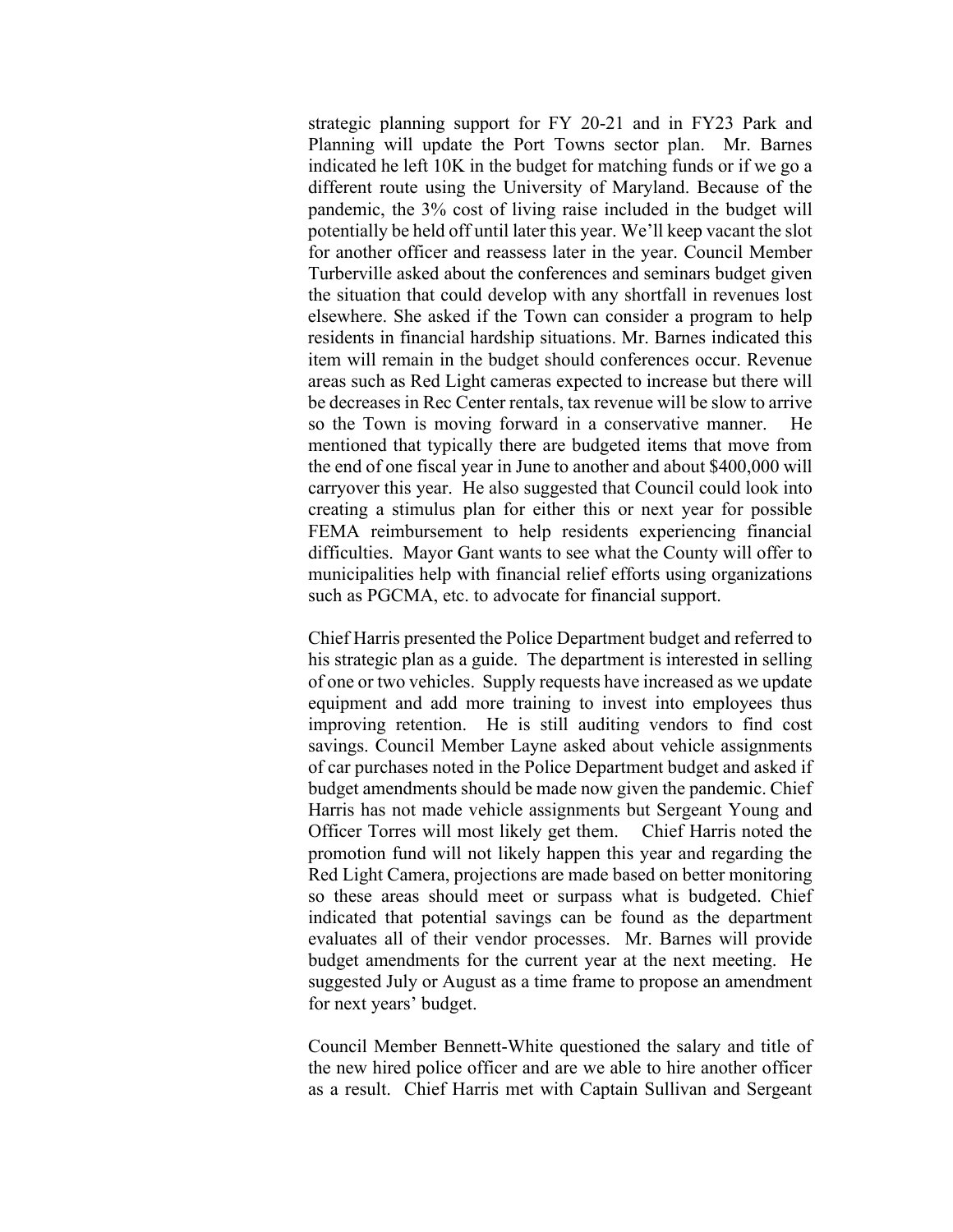Young on ways the Department plans to achieve its goals and coupled with this officer's previous experience and expertise determined the rank and salary. As he is an asset to Edmonston his salary was warranted and comes with definite strategic goals he's expected to accomplish. Mr. Barnes provided that the salary is in the current budget and his salary will be in the next year. Chief Harris chose to reallocate some of these funds. With the pandemic, Chief Harris is holding off on hiring this fiscal year but there is still funding to do so if we were to hire.

Council Member Layne asked if there can be more collaboration in the hiring and the title which is given to new hires in the Police Department. Council Member Johnson expressed concern as well. Chief Harris wants to ensure continuity and transparency and noted his hiring to oversee a once understaffed department but there is a need for some latitude in meeting goals and expectations as set forth in strategic plans. He further stated that a budget that Council agrees to through continued open communication forecasting can measure status and projections as we go forward. Council Member Turberville noted the Captain is nearing retirement and the position of Lieutenant might prove beneficial in building the leadership within the Department. Mayor Gant thanked all for input on the Police Department and noted in the past not always being privy to exact salary and rank but we are becoming more transparent and support the Council questions and answers by the Chief of this process.

Mr. Barnes noted the landlord of the parking lot lease on  $46<sup>th</sup>$ Avenue didn't agree to lowering costs or short term arrangement so that \$45K figure is being removed from the budget.

Using the constant yield rate, the property tax has decreased slightly this year from .5748 to .5489 using the constant yield rate. Mayor Gant expects amendments based on the pandemic and thanks .

Council Member Bennett-White suggested an increase of \$100 per Council salary and based on similar Town budget and size as Edmonston and wants to know the consensus. Council Member Layne and Johnson agreed with the suggested increase. Council Member Turberville noted a concern reference an increase at this time and its adverse effects on revenue to the budget. Mr. Barnes noted this would be a change in the Charter and wouldn't go into effect four to six months. Attorney Ferguson noted it could not change until the next term after election. The Mayor asked for a motion to increase the stipend by \$100 a month for an annual increase from \$2,400 to \$3,600 for the Council and \$4,800 for the Mayor. Council Member Bennett-White moved to approve an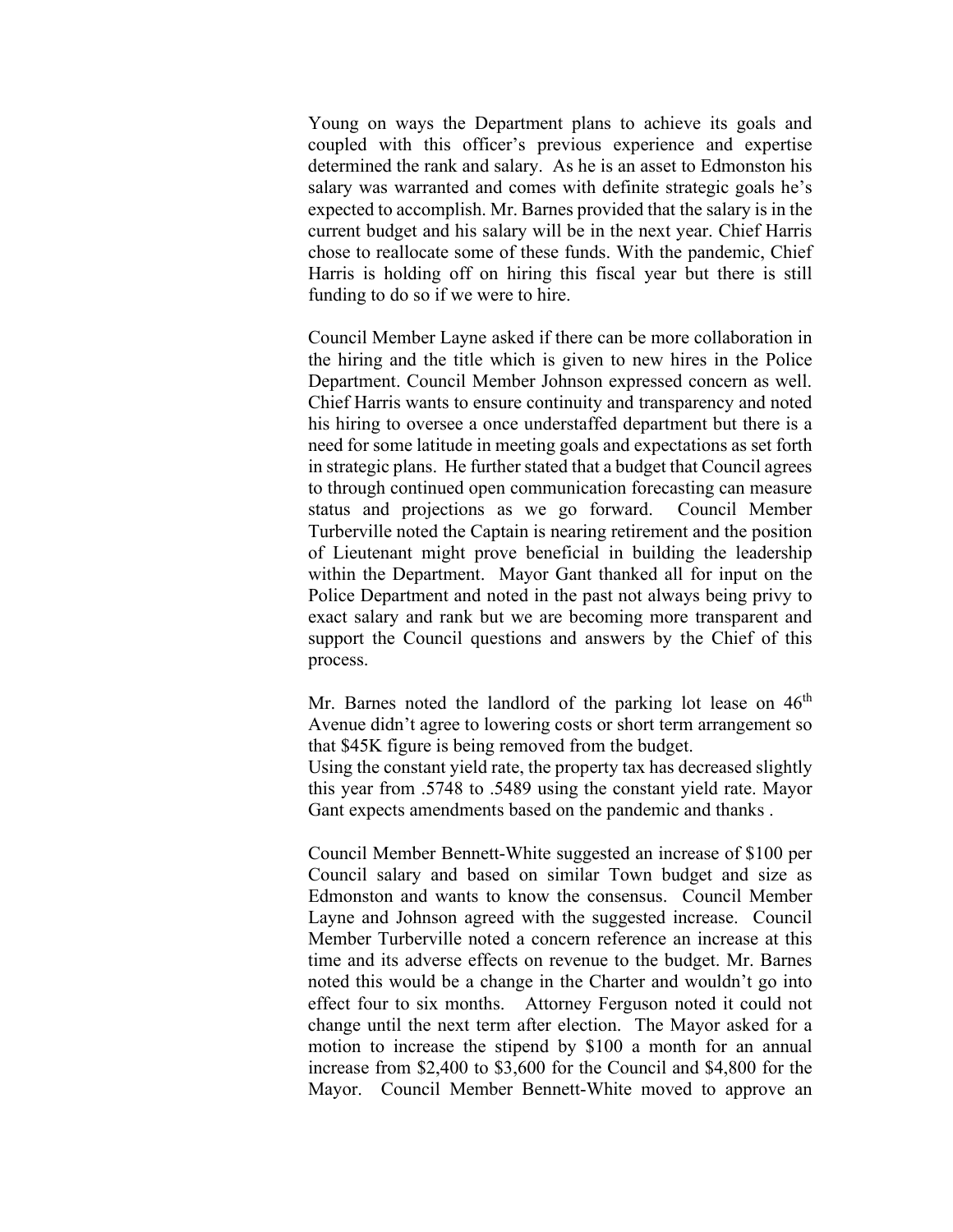increase to the Mayor and Council salary of \$100 per month and Council Member Johnson seconded.

**Vote:** Ayes: Johnson, Bennett-White, Layne Nays: Turberville Motion carried

Council Member Turberville wanted to be certain that the budget reflects all supplies needed to ensure staff safety during the pandemic. Both Chief Harris and Mr. Barnes are securing items this fiscal year that should be long-lasting with the current projections. We are also looking at vendors for available supplies and welcome recommendations on suggested items or where to purchase. Mayor thanked the partnering with other Towns on the food distribution efforts. Council Member Bennett-White asked about insurance and life coverage for a particular police officer. Mr. Barnes indicated insurance covers 100% for the employee and 65% for family and coverage is decided upon and budgeted according to the employee choice. Mayor added that salary and benefit package had been enhanced to retain employees and the Chief agreed and noted using these packages as a recruitment strategy.

Mayor Gant opened the public hearing to public comment. Resident Donata Bryan asked for clarification on the estimated revenue for Red Light Camera, HUR, the Rec Center, carryover funds, grant assistance by outside contractors, salaries, printing costs, the street improvement projects and gas costs in the Police Department budget . Mr. Barnes indicated the red light camera projections based on what we received this year and is a safe assessment of expected revenues. The state raised our HUR and combined grant dollars for street repair projects into the amount provided each year from the State of Maryland. The Recreation Center is a projection based on trends from past years. Mr. Barnes indicated that reserve funds have increased from \$60K when he began working here in 2014 to currently \$630K in reserves and at least \$400K to \$500K cash carry each year. He also noted that he and Chief Harris write and manage grants and outside help is used mostly for administrative support. Regarding salaries, it was noted that they change as staff move within departments and printing for newsletter and advertising is projected for an increase but given fewer activities this area will actually decrease. Phase 2 of the Decatur Street project is at \$78K and is not supported by a grant but by HUR funds but is being postponed until we are sure of funding to move forward. The fuel amount is based on historical record and there is a lag in the billing process thus a reduction in actual cost. Comments from the chat areas were provided by Council Turberville. Resident Marc and Beth Sydner commented that they oppose a raise for Council but support a raise for the Mayor. Resident Hilary Chester indicated a raise at this time is a bad idea due to job loss and the financial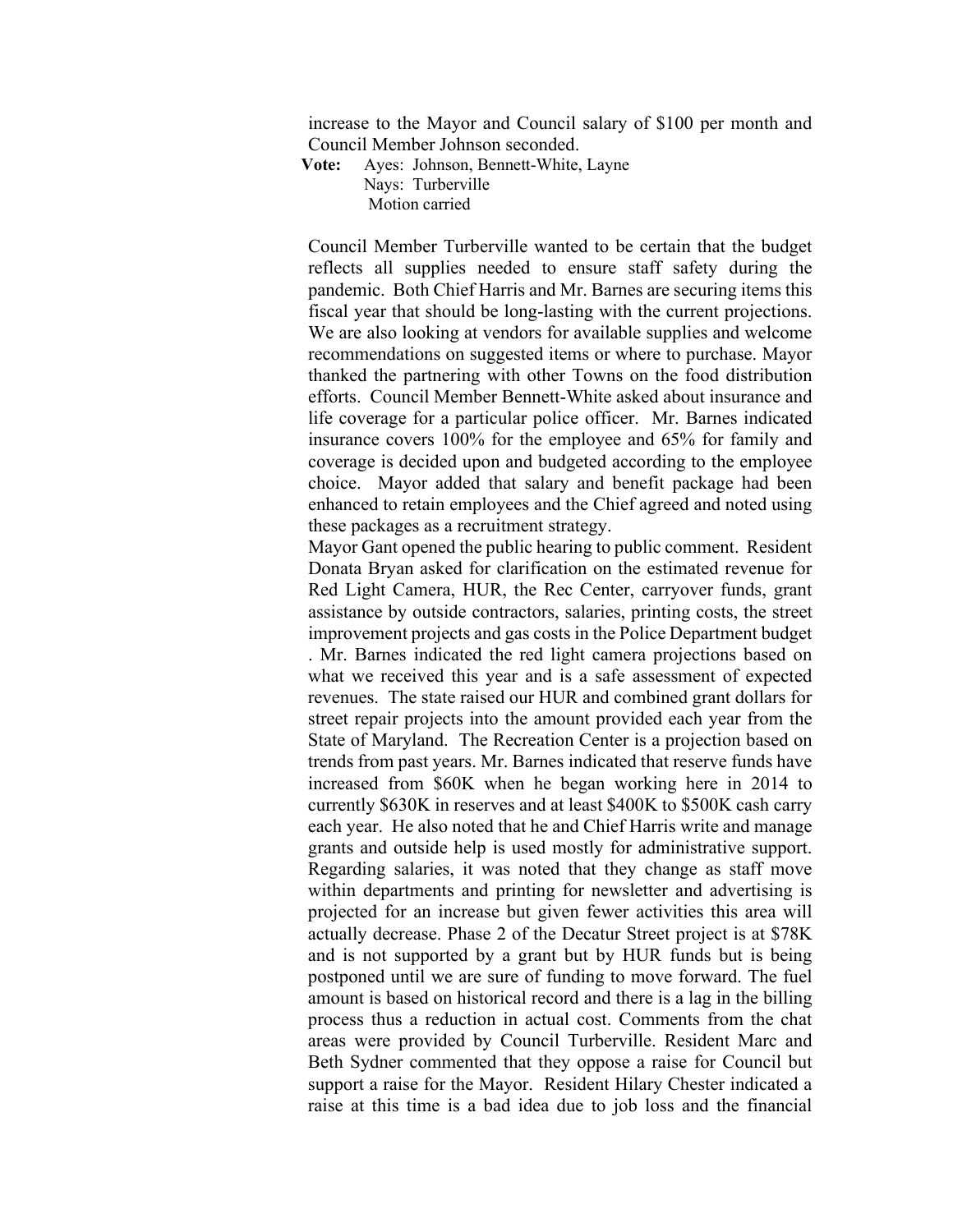hardships some residents face. Council Member Layne noted the opposition of salary increase for Council should apply to staff as well to which Council Member Bennett-White agrees and added that the amount of Council involvement in the community should merit the raise. Mayor Gant noted she spends vast amount of time while taking on personal expense while serving as an elected official. She added that the supplement income received for voluntary service can't be compared to the work someone does for their livelihood and feels other cost saving measures can be investigated. Mayor Gant however, understands Council request for an increase. Resident Marc Synder noted there it's a difference between employees and elected officials who choose to serve their communities and the employees that choose their job as a profession. Resident Betsy McCauley opposes an increase to Mayor or Council as it is an honor to serve and believe raises should not be taken from employees as it is their job. Council Member Layne pointed to years past when the Town experienced financial difficulties so freezes on raises to both Council and staff and Council have occurred before. Council Member Turberville noted that not providing a cost of living increase is a nominal amount compared to the overall budget and could appear to penalize staff leading to retention issues. She added that the Council can decide on a raise for themselves but cutting raises for staff who are coming to work through this pandemic not be considered at this time. Betsy McCauley thanked the Mayor and Council Member Turberville for supporting the employees. Council Member Layne stands by suggestion that if there are no salaries increase to Council there should not be an increase for staff.

Council Member Layne moved to approve and Council Member Johnson seconded the introduction of ordinance 2020-OR-04 approving the FY20-21 annual budget with the change of including funds for salary increases for the Mayor and County..

**Vote:** Ayes: Johnson, Bennett-White, Layne and Turberville. Nays: None. Motion carried

### **6. New Business**

i. The consideration of approval of the following minutes:

1. Work Session minutes from the March 3 council meeting. Council Member Johnson moved to approve and Council Member Bennett-White seconded to approve March 3 (Budget Review) Work Session minutes.

**Vote:** Ayes: Johnson, Bennett-White, Layne and Turberville. Nays: None. Motion carried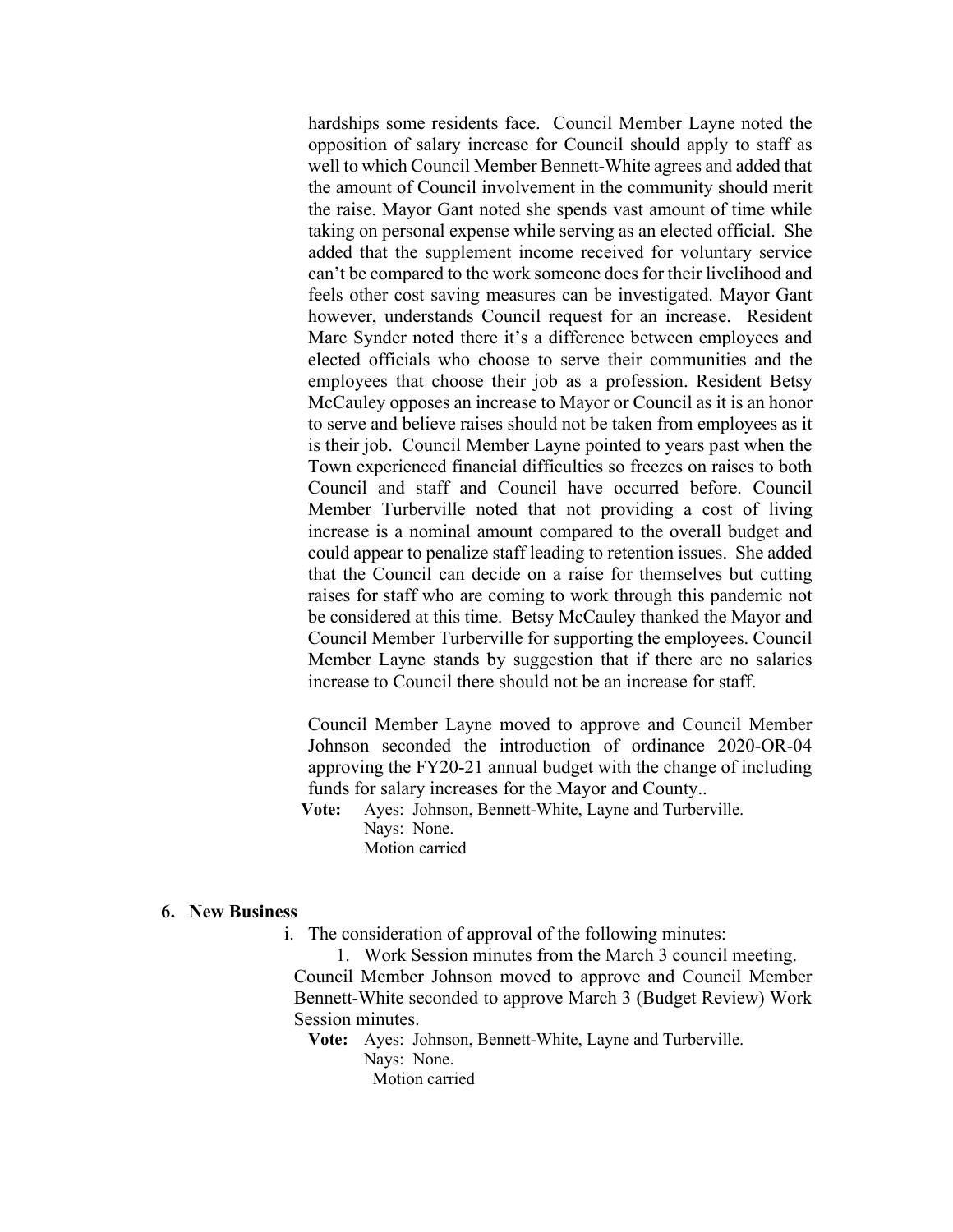2. Closed Session minutes from the March 11 council meeting. Mr. Johnson questioned the presence of Sergeant Young in that session. Mayor Gant didn't recall his presence but if so it was in error and unintentional and takes responsibility for this occurrence. Going forward Mayor Gant urges Council to bring any irregularities at that time it occurs to avoid this type of situation. Chief Harris and Attorney Ferguson did not recall Sergeant Young in the meeting however Council Member Layne did.

Council Member Johnson moved to approve and Council Member Bennett-White seconded to approve March 11, 2020 Closed Session minutes with the change of adding Sgt. Young as in attendance. **Vote:** Ayes: Johnson, Bennett-White, Layne and Turberville.

Nays: None.

Motion carried

3. Regular Council Meeting minutes from March 11, 2020 council meeting and the Regular Council Meeting minutes from March 25 teleconference update on the COVID-19 virus were presented for consideration. . Council Member Johnson moved to approve and Council Member Bennett-White seconded to approve the March 11, 2020 Regular Council Meeting minutes and minutes from the March 25 teleconference update on the COVID-19 virus.

**Vote:** Ayes: Johnson, Bennett-White, Layne and Turberville. Nays: None. Motion carried

ii. The consideration of an emergency charter resolution moving the Town's Election due to the COVID-19 virus was presented for consideration. Mayor Gant noted the planned May  $4<sup>th</sup>$  election needs to move to follow Governor Hogan's executive order to "shelter at home" and most importantly not to jeopardize the health of the residents in the community. She added that other communities are moving their elections as well. Attorney Ferguson noted that many jurisdictions elections were upcoming. As a result, a group of Maryland municipal lawyers met to discuss concerns raised about campaigning and holding elections and practice social distancing during the pandemic and asked the Governor to issue an executive order that allows the Town during an emergency to postpone the election by the Mayor and Council or as defined in the Town emergency plan. Furthermore, it allows Charter resolution to postpone and reschedule without public hearing to a date after the Governor lifts his executive order. A copy of the Town resolution would need to be sent to the Governor's office. Council Member Turberville asks that language in the resolution explicitly state a vote by Council and the Mayor be added. Council Member Bennett-White asked if the Town has an emergency plan and what is done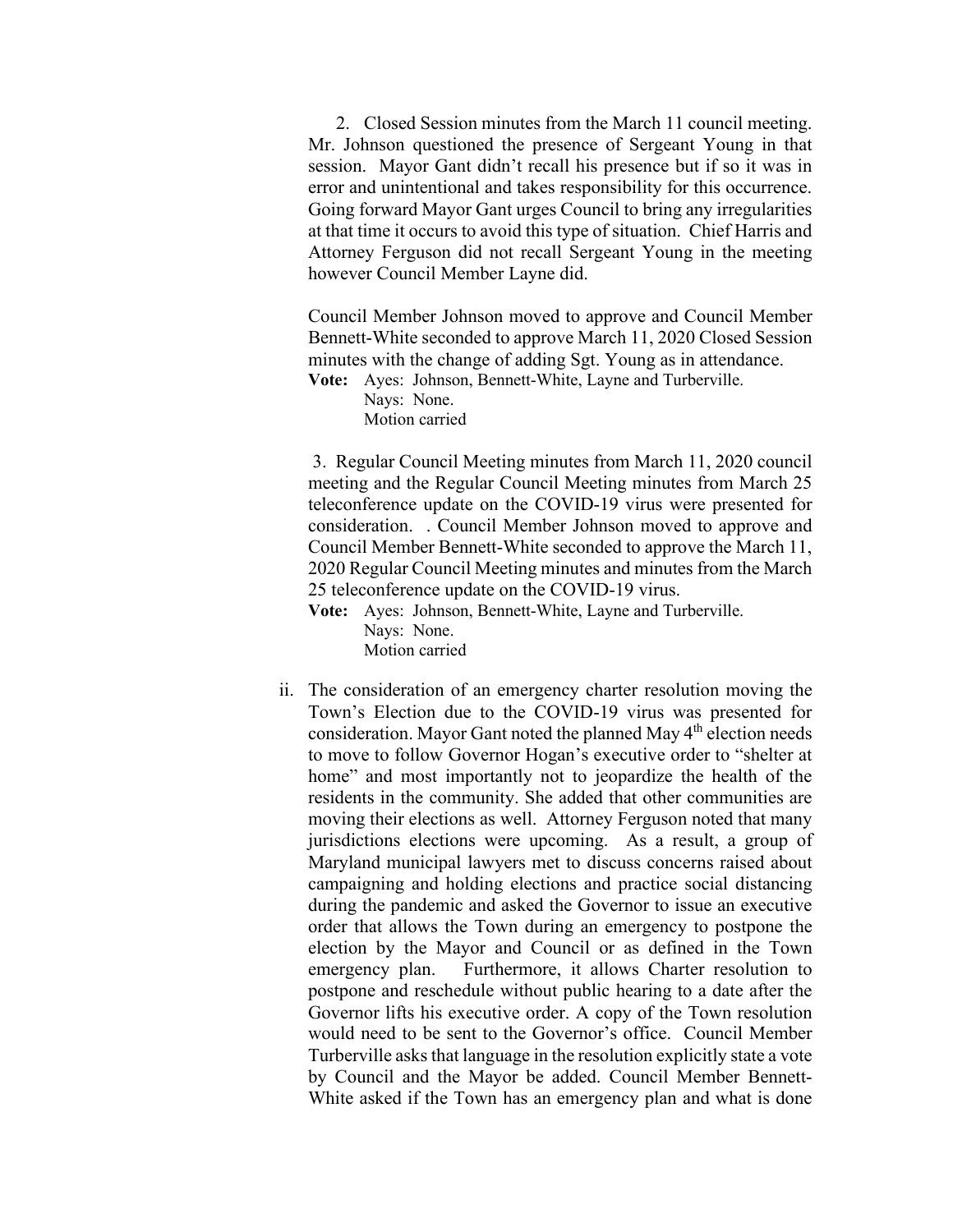for the future. Mayor asked Chief Harris if one was in place for the Police Department and so that special orders are in place operationally and a plan for the Town is in development. Mayor stressed the importance of an emergency plan thanking Chief Harris for his work on creating such a plan. Attorney Ferguson noted the resolution covers the current and future situations.

Council Member Turberville moved to approve the consideration of an emergency charter resolution to change the date due to the COVID-19 virus and Council Member Layne seconded.

**Vote:** Ayes: Johnson, Bennett-White, Layne and Turberville. Nays: None.

Motion carried

Mr. Barnes noted an additional resolution needs approval with the Charter resolution that provides for the election actual date change. Mayor Gant explained the first vote was for the emergency resolution and the second vote is for the resolution to change the election date.

Council Member Bennett-White moved the resolution to change the date for the election be approve and Council Member Johnson seconded.

**Vote:** Ayes: Johnson, Bennett-White, Layne and Turberville. Nays: None. Motion carried

iii. A discussion about drafting a Town Council policy for the Town's Facebook pages was conducted. Council Member Layne is concerned that a resident posted pictures on Facebook through "linking" with the Town seems to endorse that person's business. Mayor Gant's understanding of social media is that one is linked by "friending" another but doesn't indicate endorsement. Mr. Barnes noted there is no Town policy on social media usage but there is policy for personnel usage guidelines. The discussion is to be certain any censure attempts of social media don't violate resident's freedom of speech. Council Member Turberville suggests that a setting change to the Town's Facebook page so that we only display material that the Town is aware of and accepts to which Council Member Layne agrees with.

# **7. Police Chief Report (Police and Code Enforcement)**

Chief Harris reported that a food drive was a huge success and received a donation from a community business. It was an impactful event and appreciated by residents. The Chief wants to focus on the Hispanic community providing resources and welcomes the communication with Mayor and Council on ways to meet this goal. The Police Department continues to deal with code issues through engagement, empowerment and enforcement and has seen a rise in violations. Chief also wants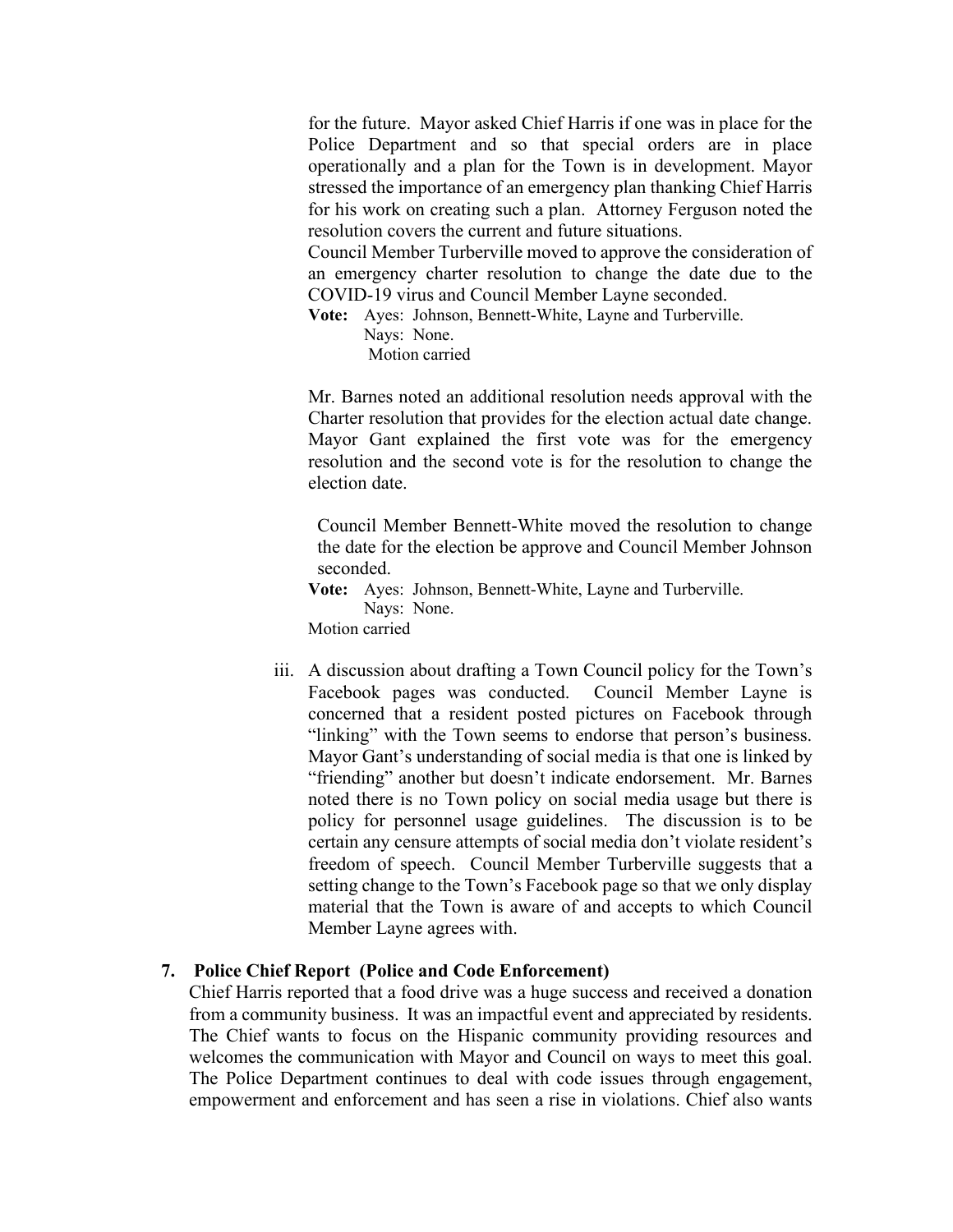Council to be mindful of the exposure the Department faces doing their job and thanks his staffs' dedicated service. The re-branding launch is underway with a new badge and car decal visibly highlighting change coupled with internal departmental changes. Council Member Layne noted some resident's reluctance to accept help but encourages Council to continue to check on the needs of their neighbors. Council Member Turberville asked what resources might be useful and suggested making sidewalk travel one way on Decatur using signs as a gentle guide. Mayor Gant is hesitant to enact that type of control as it might cause more undue stress and mask use is now required. Chief Harris noted obtaining PPE is challenging but has received help from neighboring communities. Council Member Bennett-White wants us also to be mindful of other essential workers like sanitation, postal, grocery store employees and thanks the Chief for his accessibility when she has questions. Chief Harris suggested a letter writing campaign thanking essential workers. Council Member Turberville noted property stolen from a car and a rock thrown through a window on her street. Chief Harris noted call volume has increased here and, in the County, throughout but so has his request for neighborhood patrolling in hope that this visibility serves as a prevention measure.

Mayor Gant again thanked the Council and Chief for their input adding that she and Mr. Barnes have been working with Bladensburg to take part in the "Grab & Go" food distribution campaign starting this Friday throughout the month and perhaps through May. Edmonston can expect a portion of the thousand boxes of food Bladensburg receives to share with residents. She noted that during the time when she and her husband were battling coronavirus having food available was vital even though she wasn't able to cook so the Town providing that resource is very important. She urges Council to spread the word of the distribution and reminds all that we are all in this together. The Mayor mentioned the Census count is still ongoing and the Town has a 47% response rate. She thanked Council, staff, Attorney Ferguson for input in the meeting and asked for a motion to adjourn.

- **8. Council Dialogue –** there was none
- **9. There was no closed session. Closed Session -** to discuss the appointment, employment, assignment, promotion, discipline, demotion, compensation, removal, resignation, or performance evaluation of appointees, employees, or officials over whom this public body has jurisdiction; or any other personnel matter that affects one or more specific individuals and/or to consult with counsel to obtain legal advice on a legal matter.

### **10. Adjournment**

A motion to adjourn the meeting was made at 10:10 pm by Council Member Johnson and Council Member Turberville seconded.

Vote: Ayes: Johnson, Turberville, Layne and Bennett-White Nays: None Motion carried and the meeting adjourned.